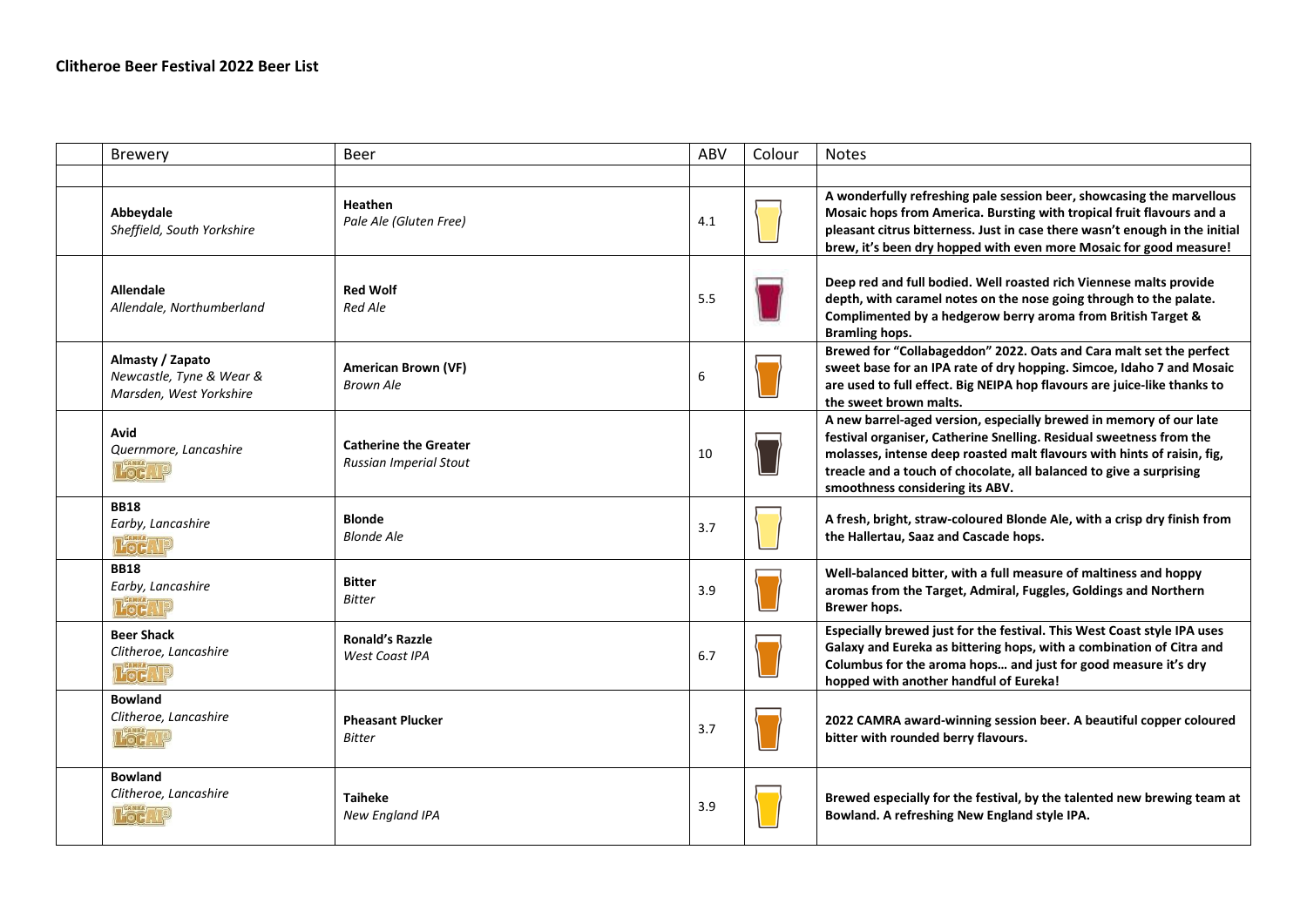| <b>Bowland</b><br>Clitheroe, Lancashire<br><b>Pod. U</b>       | <b>Wild ONE</b><br><b>Blonde Fruit Beer</b>     | 4   | Our "Festival Ale" 2022 and brewed just for the festival by the talented<br>brewers at Bowland Brewery. A refreshing fruit beer.                                                                                                                                                                                                  |
|----------------------------------------------------------------|-------------------------------------------------|-----|-----------------------------------------------------------------------------------------------------------------------------------------------------------------------------------------------------------------------------------------------------------------------------------------------------------------------------------|
| <b>Castle Rock</b><br>Nottingham, Nottinghamshire              | Into the Wild (VF)<br>Wit Bier                  | 4.5 | Lovely take on a Belgian Witbier, balancing sweet cereal notes with<br>refreshing crisp acidity. This beer provides aromas of banana and<br>bubblegum, backed by fresh citrus and subtle spice on the palate.<br>Refreshing and full flavoured.                                                                                   |
| <b>Cooper Hill</b><br>Morley, West Yorkshire                   | <b>Blonde</b><br><b>Blonde Ale</b>              | 3.8 | Light coloured Blonde Ale with a spiky hop bitterness and light malty<br>base.                                                                                                                                                                                                                                                    |
| <b>Crafty Monkey</b><br>Elwick, County Durham                  | Ruby, Ruby, Ruby, Ruby<br>Red Ale               | 4.5 | Initially a malty roasted caramel taste, which then combines with the<br>English hop bitterness to give a beautifully balanced and well-rounded<br>taste experience.                                                                                                                                                              |
| <b>Crankshaft</b><br>Leyland, Lancashire<br><b>Pod, YP</b>     | <b>BABS (VF)</b><br><b>Blueberry Wheat Beer</b> | 4.7 | Especially brewed just for our festival. A full-bodied Wheat Beer with<br>blueberry. Named after the BABS Leyland 8 land speed record car,<br>which was also blue!                                                                                                                                                                |
| Donkeystone<br>Saddleworth, Gtr Manchester                     | <b>Modern Bitter</b><br><b>Bitter</b>           | 3.8 | Old meets new. A modern take on a traditional style, using traditional<br>malt and contemporary hops, delivering a bright amber beer with hints<br>of a toffee aftertaste.                                                                                                                                                        |
| <b>Firebird</b><br>Rudgwick, West Sussex                       | Heritage<br><b>Bitter (Gluten Free)</b>         | 4   | A Sussex classic bitter, developed from an old recipe of the brewer's<br>great, great grandad. Full malt flavour, robust bitterness, and a subtle<br>dried fruits aftertaste.                                                                                                                                                     |
| <b>Flying Gang</b><br>Ponteland, Tyne and Wear                 | Wet 'n' Mild<br>Mild                            | 3.6 | Full bodied smooth dark mild, with a roast malt aroma.                                                                                                                                                                                                                                                                            |
| <b>Folly</b><br>Clayton le Dale, Lancashire<br><b>Pod. 19</b>  | <b>Pure Folly</b><br>Golden Ale                 | 4.8 | A unique beer, brewed especially for the festival. A balanced Golden<br>Ale with subtle malt character from the Vienna and traditional Maris<br>Otter malts. Malty with slight caramel hints and single hopped with<br>Idaho 7, giving mango and pink grapefruit flavours, with a backdrop of<br>floral and tropical fruit aroma. |
| <b>Four Mice</b><br>Bolton by Bowland, Lancashire<br>Pod, 19   | Goldie<br>Golden Ale                            | 4   | Refreshing Golden Ale, brewed at the Coach & Horses Inn, Bolton by<br>Bowland, using British hops and barley and their own cultivated yeast<br>strain.                                                                                                                                                                            |
| <b>Frisky Bear</b><br>Morley, West Yorkshire                   | Blonde (VF)<br><b>Blonde Ale</b>                | 4   | A modern Blonde Ale, dry hopped with loads of Summit hops to give<br>plenty of orangey notes, followed by hints of grapefruit.                                                                                                                                                                                                    |
| <b>Great North Eastern Brewery</b><br>Gateshead, Tyne and Wear | Graphite<br><b>Black IPA (Gluten Free)</b>      | 4.5 | Award winning modern black US style IPA. Fruity hops dominate with<br>hints of toasted malt.                                                                                                                                                                                                                                      |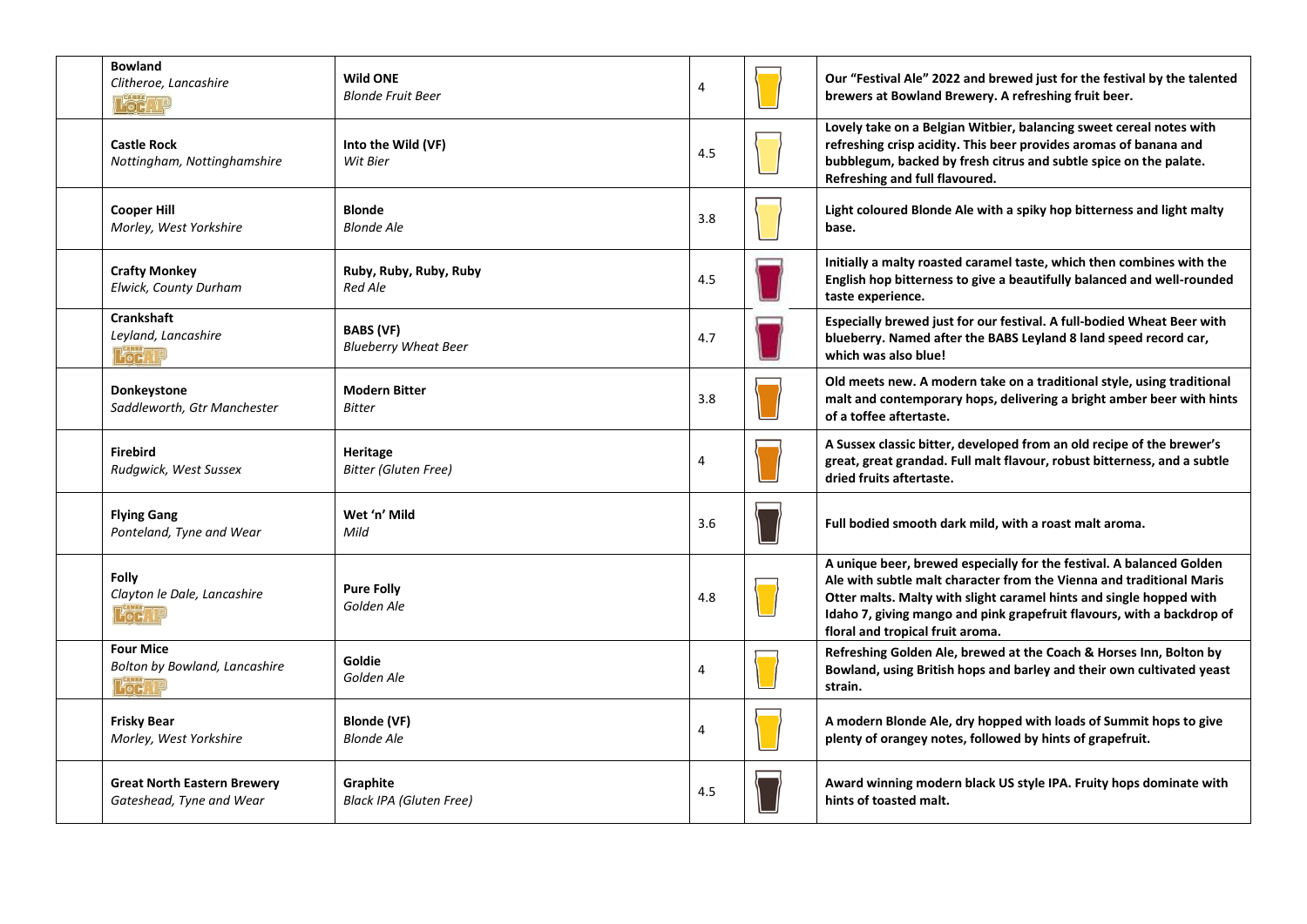| Harrogate<br>Harrogate, North Yorkshire                       | <b>Best Bitter (VF)</b><br><b>Bitter</b>               | 4.5 | An amber coloured best bitter with a full-bodied sweetness from dark<br>Crystal malts and a subtle spicyness from the malted rye. Just won the<br>national SIBA 2022 cask premium bitter award.                                                                                                                                                                |
|---------------------------------------------------------------|--------------------------------------------------------|-----|----------------------------------------------------------------------------------------------------------------------------------------------------------------------------------------------------------------------------------------------------------------------------------------------------------------------------------------------------------------|
| <b>Hop Doctor</b><br>Clitheroe, Lancashire<br><b>Poc</b> , YP | Mallowdale (VF)<br><b>Hibiscus and Grapefruit Pale</b> | 4.2 | Inspired by a tea blend called French Earl Grey, this beer is flavoured<br>with hibiscus flowers and fresh grapefruit zest. These flavours are<br>complimented by citrus and floral notes from the chosen hops, Citra<br>and Bobek. Expect hibiscus and citrus flavours, a subtle hop bitterness<br>and a floral backdrop. Especially brewed for the festival. |
| Hophurst<br>Hindley, Wigan, Gtr Manchester                    | <b>Citra Mosaic Milkshake IPA</b><br>Milkshake IPA     | 4   | A hazy Citra and Mosaic hopped Milkshake IPA. Full of citrus, tropical<br>fruit and stone fruit flavour.                                                                                                                                                                                                                                                       |
| Hophurst<br>Hindley, Wigan, Gtr Manchester                    | Porteresque<br>Porter                                  | 5.5 | <b>Full-bodied Milkshake Porter with flavours of chocolate and a smooth</b><br>milky sweetness. Winner of the 2022 CAMRA Champion Beer of Britain<br>(North West round) for strong Stouts and Porters.                                                                                                                                                         |
| <b>Hops and Dots</b><br><b>Bishop Auckland, County Durham</b> | Olliebollen Belgian Dubbel (VF)<br><b>Dubbel</b>       | 9   | Olliebollen are Dutch Doughnuts eaten over the festive period,<br>especially at New Year. Subtle hints of freshly baked doughnuts<br>compliment the Belgian malt backbone, along with traditional dried<br>fruit additions. This is the whisky barrel-aged version.                                                                                            |
| <b>Hops and Dots</b><br><b>Bishop Auckland, County Durham</b> | Do You Want To Buy A Speedboat ? (VF)<br>Pale Ale      | 3.9 | West Coast Pale Ale packed full of oats and west coast hops including<br>T90, Centennial, Amarillo, Ekuanot and Chinook. Sessionable ABV with<br>full body and mouthfeel.                                                                                                                                                                                      |
| Kirkstall<br>Leeds, West Yorkshire                            | <b>Dissolution</b><br>IPA                              | 5   | This pale golden beer is a classic IPA, with a smooth caramel flavour,<br>which gives balance to the resolute, intensely hoppy kick and citrus<br>finish delivered by the blend of US hops, Centennial, Chinook,<br><b>Columbus and Eureka.</b>                                                                                                                |
| Liquid Light<br>Nottingham, Nottinghamshire                   | Ramble On (VF)<br>Pale Ale                             | 3.9 | This single-hopped Mosaic Pale Ale uses a classic malt bill of mostly<br>Best Ale malt, with a good portion of Extra Pale malt. It's then<br>whirlpooled with 5kg Mosaic for a subtle bitterness and a fruity aroma.<br>It's finally dry-hopped with even more Mosaic. This beer punches well<br>above its weight                                              |
| <b>Little Critters</b><br>Sheffield, South Yorkshire          | <b>Malty Python (VF)</b><br>Bitter                     | 4.3 | Malty Python is a modern take on an English classic, using the finest<br>quality malts with balanced sweetness and some bite from the best and<br>latest harvest of whole hops. With a hint of caramel and an aroma of<br>hedgerow fruits and a touch of smokiness, this is a smooth classic drink<br>to quench the thirst throughout the year.                |
| <b>Marble</b><br>Salford, Gtr Manchester                      | Export Mild (VF)<br>Mild                               | 5.4 | Mild by name but not by nature. This incredibly smooth beer<br>seamlessly blends beautiful speciality malts, creating flavours of coffee,<br>caramel and bitter chocolate.                                                                                                                                                                                     |
| <b>North Riding</b><br>Snainton, North Yorkshire              | <b>Toffee Ripple Porter (VF)</b><br>Porter             | 4.3 | Toffee porter using 6 malts and English hops. Full-bodied with a toffee<br>aftertaste.                                                                                                                                                                                                                                                                         |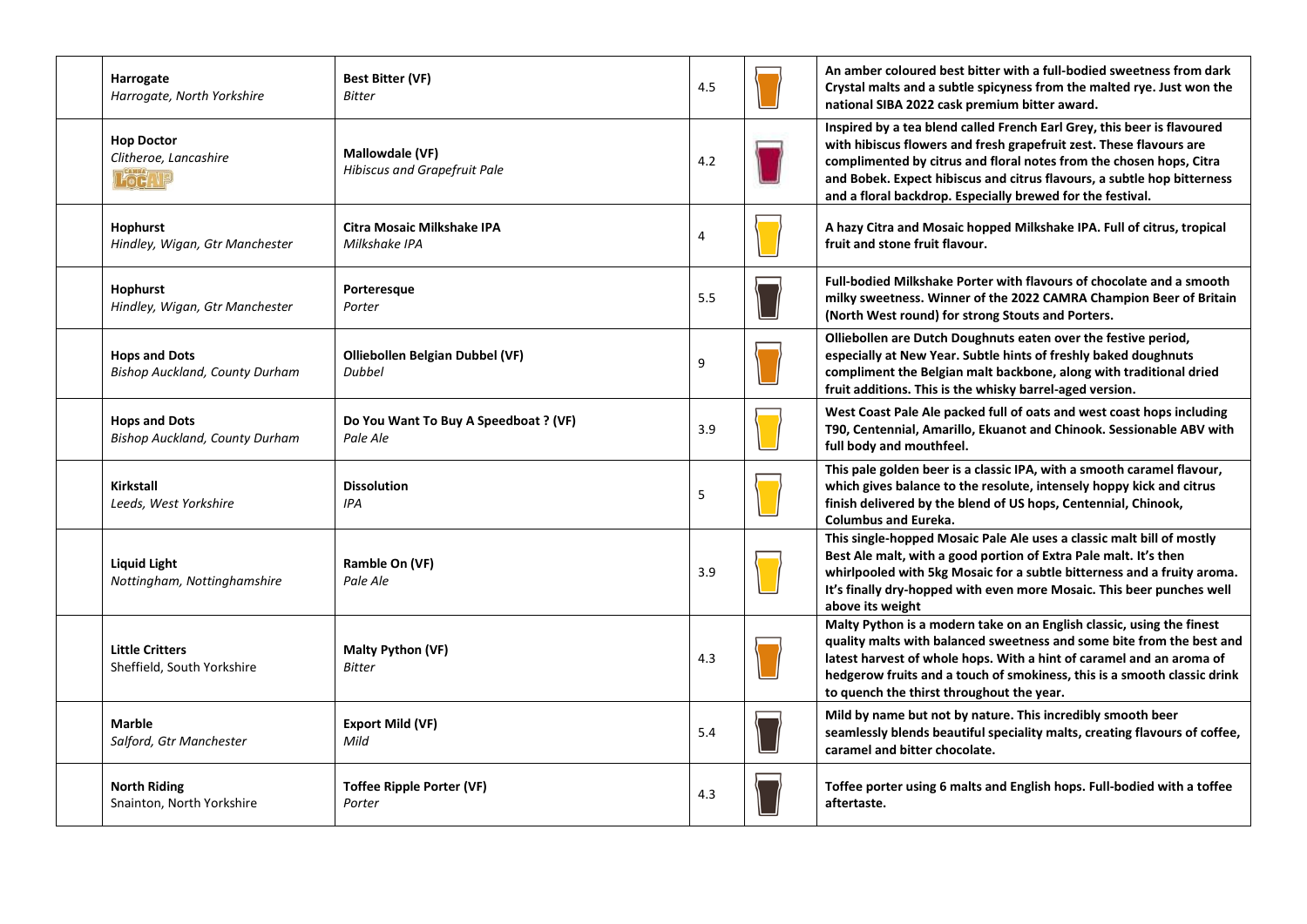| <b>One More Than Two</b><br>South Shields, Tyne and Wear                | <b>Blonde</b><br><b>Blonde Ale</b>                           | 4.2  | Flavoured with Green Bullet hops from New Zealand to give a<br>fruity/orange finish.                                                                                                                                                                                                         |
|-------------------------------------------------------------------------|--------------------------------------------------------------|------|----------------------------------------------------------------------------------------------------------------------------------------------------------------------------------------------------------------------------------------------------------------------------------------------|
| <b>Ossett</b><br>Ossett, West Yorkshire                                 | <b>Barrel-aged Smoked Old Ale</b><br>Old Ale                 | 11.6 | Barrel-aged smoked Old Ale. Rich, dark and mellow, this beer was<br>brewed from roasted and smoked malts and then matured in wooden<br>bourbon barrels for 9 months giving a robust, warming Old Ale.<br>Flavours of chocolate, coffee, caramel and whisky. The last ever PIN!               |
| Ossett / Salopian<br>Ossett, West Yorkshire &<br>Shrewsbury, Shropshire | <b>Hybrid</b><br>Pale Ale                                    | 5    | A silky-smooth, creamy Pale Ale with American hops, lemon, oats and<br>vanilla. The recipe is a hybrid of two beautiful beers - Lemon Dream<br>from Salopian and Excelsius from Ossett. The Lemondrop hop variety is<br>used as a dry-hop after fermentation.                                |
| Pentrich<br>Pentrich, Derbyshire                                        | <b>Vicious Tradition (VF)</b><br><b>Extra Special Bitter</b> | 5    | A modern take on a famous British style of beer. Mixing traditional East<br>Kent Goldings with a modern Verdant Yeast.                                                                                                                                                                       |
| Peregrine<br>Rishton, Lancashire<br><b>Pod</b> : 19                     | <b>Brut IPA</b><br><b>IPA</b>                                | 4.5  | A new beer, brewed especially for the festival. A light thin body, low in<br>bitterness, offering white grape and subtle tropical fruity notes with a<br>clean champagne like dry finish.                                                                                                    |
| Q-Brew<br>Carnforth, Lancashire<br><b>Poetre</b>                        | <b>Maximum Fury</b><br>IPA                                   | 6.6  | Brewed just for the festival and named after the LMS Fury, a high<br>pressure steam train that rocketed past the brewery in days gone by.<br>Packed with Cascade, Chinook and Nelson Sauvin hops giving a honey<br>taste. Being 6.6% this one packs a punch.                                 |
| <b>Revolutions</b><br>Castleford, West Yorkshire                        | <b>Fight the Power</b><br><b>Rye Altbier</b>                 | 4.5  | A delicious 4.5% Rye Altbier, influenced by the traditional German style<br>with a little tweak here or there. Seldom found in cask, it's been<br>lagered for 4 weeks as part of the process.                                                                                                |
| Ridgeside<br>Leeds, West Yorkshire                                      | True Star (VF)<br>Oatmeal Stout                              | 5    | This is a beer of balance and smooth vibes. It's all in the malt, no<br>flavourings or enhancers, just a beautiful toasty aroma, with notes of<br>dark chocolate, roasted coffee and winter berry.                                                                                           |
| Rivington<br>Rivington, Lancashire<br><b>Pod</b> ,                      | <b>Clouded Eyes (VF)</b><br>Pale Ale                         | 4.2  | A soft juicy Pale Ale, hopped with El Dorado & Ekuanot.                                                                                                                                                                                                                                      |
| Squawk<br>Manchester, Gtr Manchester                                    | <b>Mallard</b><br>Pale Ale (Gluten Free)                     | 4.5  | The first gluten-free offering from Squawk is a proper hoppy Pale Ale -<br>no compromises here! Mallard is soft, juicy and hopped with Mosaic<br>and Citra for delicious stone fruit goodness.                                                                                               |
| <b>Storm</b><br>Macclesfield, Cheshire                                  | <b>Red Mist</b><br><b>Bitter</b>                             | 3.9  | A ruby-coloured bitter with a characteristic flavour derived from a<br>combination of rye and Hersbrucker hops. Rich dark malty ale, sweet<br>roasted toffee flavours and a smooth velvety finish. Pale Crystal and<br>chocolate malts are used along with British Fuggles and Golding hops. |
| <b>Tempest</b><br>Tweedbank, Scotland                                   | <b>Long White Cloud</b><br>Pale Ale (Gluten Free)            | 5.4  | Especially formulated to be gluten free, carrying all the freshness of a<br>Kiwi sauvignon blanc, by using Nelson Sauvin and Motueka hops<br>throughout the process.                                                                                                                         |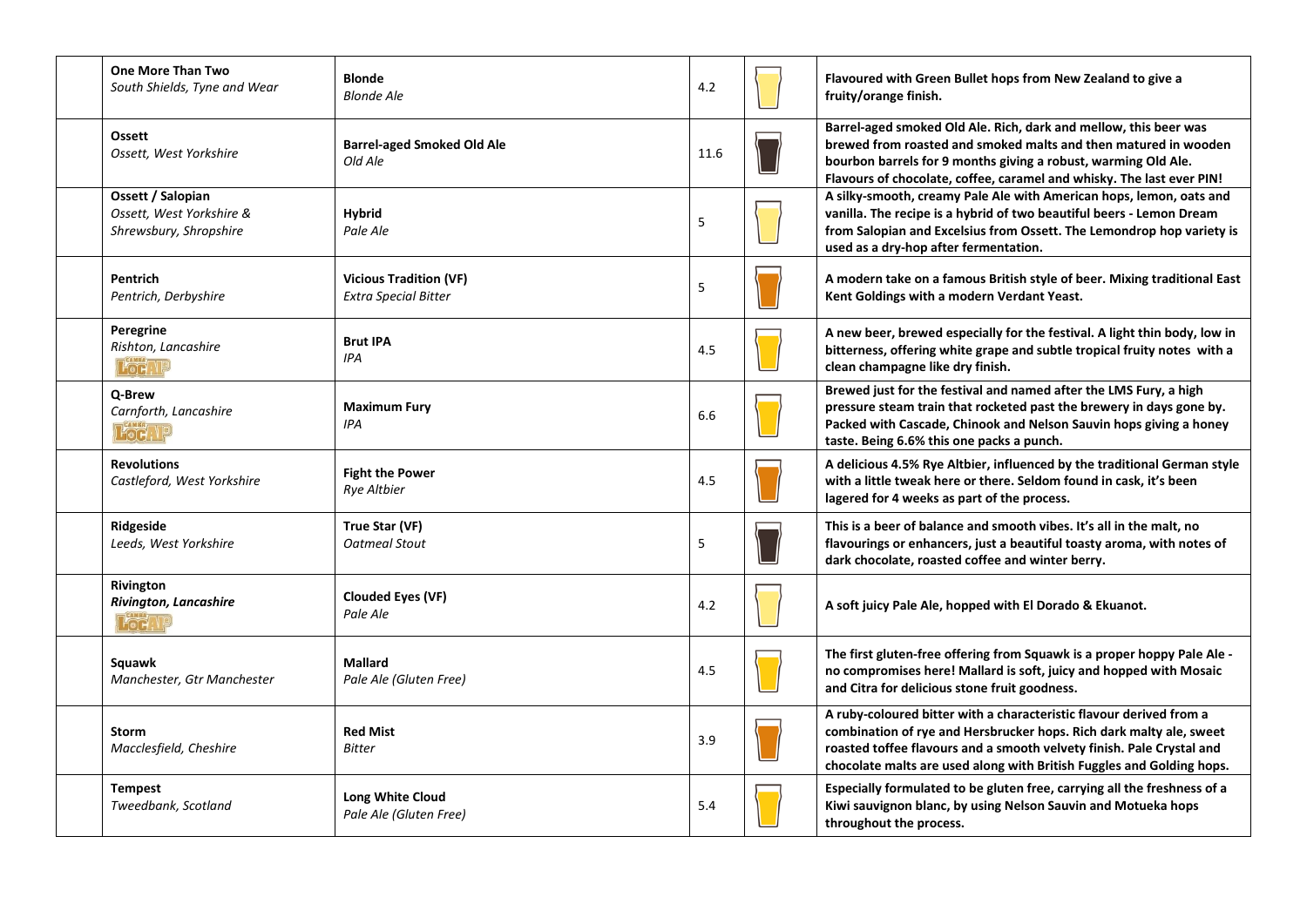| <b>Thirst Class</b><br>Stockport, Gtr Manchester                          | American Brown (VF)<br><b>Brown Ale</b>         | 5.3            | A Brown Ale brewed to the American style with Citra, Cascade and<br>Columbus hops delivering a hoppy ale with a pronounced roasted<br>maltiness.                                                                                                                                         |
|---------------------------------------------------------------------------|-------------------------------------------------|----------------|------------------------------------------------------------------------------------------------------------------------------------------------------------------------------------------------------------------------------------------------------------------------------------------|
| <b>Thwaites</b><br>Mellor Brook, Lancashire<br>Fod. I                     | <b>IPA</b><br>IPA                               | $\overline{4}$ | An English IPA, light amber in colour with a zesty and citrus aroma.<br>Brewed using Citra hops for a full-on powerful citrus experience<br>upon a malt base of Maris Otter and Munich malt.                                                                                             |
| <b>Thwaites</b><br>Mellor Brook, Lancashire<br><b>CAMRA</b><br><b>For</b> | Mild<br>Mild                                    | 3.3            | Dark in colour with a roasted aroma. English barley and select Fuggles<br>and Goldings hops are used to create a smooth dark mild, with a<br>deliciously dry finish.                                                                                                                     |
| <b>Thwaites</b><br>Mellor Brook, Lancashire<br>Foch.                      | Majestic<br>Pale Ale                            | 6              | A strong Pale Ale with lots of complex orange and marmalade zest.<br>With plenty of depth and memorable character that leaves a lasting<br>orange finish. Brewed for the Platinum Jubilee and fit for the Queen!                                                                         |
| <b>Torrside</b><br>New Mills, Derbyshire                                  | <b>Silver Machine (VF)</b><br><b>Wheat Beer</b> | 5              | A classic German Hopfenweisse Wheat Beer with crisp hop bitterness.<br>Hopfenweisse is a cross between a traditional IPA and a Heffeweissen.<br>Often hard to get right – this version absolutely nails it.                                                                              |
| <b>Turning Point</b><br>Knaresborough, North Yorkshire                    | Wavelength (VF)<br>Pale Ale                     | 4.5            | Incredibly light in colour, and glistening with Mosaic, Mosaic and more<br>Mosaic! A juicy and piney showcase of their absolute favourite hop.                                                                                                                                           |
| <b>Turning Point</b><br>Knaresborough, North Yorkshire                    | Crash Helmet DJ (VF)<br>Sour                    | 4.7            | Crammed full of raspberry, blueberry & blackberry, with a hint of<br>lemon and vanilla, this gorgeous sour makes for one delicious Fruits of<br>the Forest parfait. Hardly ever seen in cask. Grab one, go and sit<br>outside drinking it in the sun. Summer in a glass. Thank us later! |
| Two by Two<br>Wallsend, Tyne and Wear                                     | <b>Beetlejuice (VF)</b><br><b>Black IPA</b>     | 6.2            | A delicious Black IPA. Roast flavours complimented with big tropical<br>hop characters from the American hops - Idaho 7, Simcoe and Citra,<br>then dry-hopped using Simcoe and Citra.                                                                                                    |
| <b>Unbound</b><br>Colne, Lancashire<br><b>Pod</b> N                       | Supernova (VF)<br>Pale                          | 3.4            | A super sessionionable hazy pale ale packing lots of citrus flavours from<br>the use of Azzaca, Amarillo, Mosaic and Idaho 7 hops.                                                                                                                                                       |
| <b>Wild Weather</b><br>Reading, Berkshire                                 | Lux Session Pale (VF)<br>Pale Ale               | 3.6            | An easy drinking hazy Pale Ale. Crisp and refreshing with hop notes of<br>lemon, lychee and honeydew melon.                                                                                                                                                                              |
| <b>Wilde Child</b><br>Leeds, West Yorkshire                               | Days of Wilde<br><b>Stout</b>                   | 4.9            | This is a pure 'dessert in a glass' experience with a banoffee aroma<br>that'll nearly knock you off your feet. It has all the flavour to back it up<br>as well! Super creamy and super flavoursome. A fantastic example of a<br>stout using adjuncts.                                   |
| Wishbone<br>Keighley, West Yorkshire<br>Foc T                             | <b>Two Lapels</b><br>Pale Ale                   | 4              | Deliciously hoppy session Pale Ale with Citra, Cascade and Mosaic hops.<br>Dry hopped at the end as well.                                                                                                                                                                                |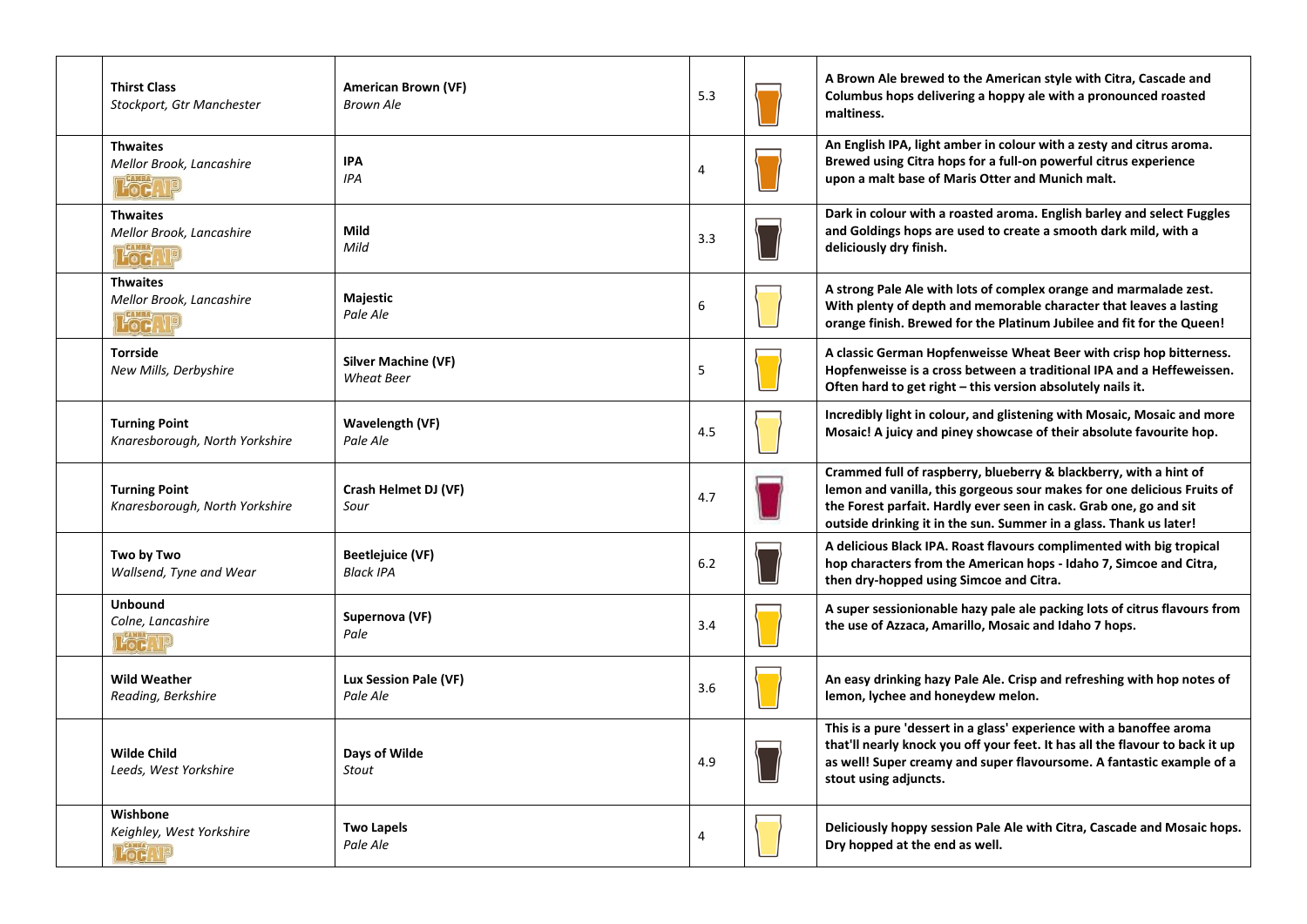| Keykeg |                                               |                                                      |     |                                                                                                                                                                                                                                                                                                                                                                                                                                                                                          |
|--------|-----------------------------------------------|------------------------------------------------------|-----|------------------------------------------------------------------------------------------------------------------------------------------------------------------------------------------------------------------------------------------------------------------------------------------------------------------------------------------------------------------------------------------------------------------------------------------------------------------------------------------|
|        |                                               |                                                      |     |                                                                                                                                                                                                                                                                                                                                                                                                                                                                                          |
|        | <b>Lost and Grounded</b><br><b>Bristol</b>    | <b>Amplify Your Sound (VF)</b><br><b>Black Lager</b> | 5.2 | Introducing their version of a Schwarzbier, or black lager, a beer which<br>certainly speaks with conviction. With a base of Pils, debittered roast<br>malt, 50% Biscuit malt and a touch of Caramalt, this beer is as smooth<br>as a ribbon of velvet. Dark, gently roasted and ultra-mega-drinkable.<br>Hopped with Magnum and Mittelfruh, this is an absolute classic of the<br>lager universe!                                                                                       |
|        | <b>Lost and Grounded</b><br>Bristol           | Saison D'Avon (VF)<br>Saison                         | 6.5 | Pilsner malt, flaked wheat and oats form the base of this beer. Brewers<br>Gold, Savinjski Goldings and Chinook hops compliment the Grains of<br>Paradise added late in the boil, giving the nose a distinctive fruity and<br>floral tone. A cool fermentation lets all of the ingredients shine - the<br>result: a soft, fluffy and delicious rendition of a Saison!                                                                                                                    |
|        | <b>Mobberley</b><br>Mobberley, Cheshire       | Big Idea (VF)<br><b>Stout</b>                        | 5.2 | This oatmeal stout is smooth & easy drinking with biscuit, nut & subtle<br>coffee flavours, with a medium sweet vanilla finish.                                                                                                                                                                                                                                                                                                                                                          |
|        | <b>Old Chimneys</b><br>Market Weston, Suffolk | Good King Henry (VF)<br><b>Imperial Stout</b>        | 10  | This highly acclaimed Imperial Stout has a flavour spectrum which<br>encompasses roast malt, cocoa, caramel, fudge, treacle, coffee and<br>much more besides. It has been a frequent beer festival award winner<br>since it was first brewed in 2000, acquiring something of a cult status in<br>the process. There's nothing regal about the name however, it's called<br>after a rarely-grown vegetable. Still brewed by Alan from Old<br>Chimneys, but now at Grain Brewery, Norfolk. |
|        | <b>Pentrich</b><br>Pentrich, Derbyshire       | <b>December Dreaming (VF)</b><br>Triple IPA          | 10  | This years seasonal Triple IPA has been brewed with masses of Citra,<br>Galaxy & Nelson Sauvin. Arguably a classic trio of hops! Bold flavours of<br>mango and grapefruit are supported with dank notes of resinous pine<br>to make for a dangerously drinkable TIPA!                                                                                                                                                                                                                    |
|        | Runaway<br>Manchester, Gtr Manchester         | <b>Unfruited Gose (VF)</b><br>Gose                   | 4.4 | Classic, Leipzig style Gose, with Maldon salt & coriander seed for a big<br>hit of citrus. Sour, salt and spice - exceedingly refreshing!                                                                                                                                                                                                                                                                                                                                                |
|        | <b>Thornbridge</b><br>Bakewell, Derbyshire    | <b>Tzara</b><br>Kolsch                               | 4.2 | Tzara is a hybrid beer, fermented like an ale but matured like a lager. A<br>broad, almost fruity palate with some bready notes. Crisp and<br>refreshing.                                                                                                                                                                                                                                                                                                                                |
|        | <b>Track</b><br>Manchester, Gtr Manchester    | Sonoma (VF)<br>Pale Ale                              | 3.8 | A beer that's quickly become iconic amongst Pale Ales. A refreshing,<br>sessionable, hazy Pale Ale with a simple malt base & hopped<br>generously with Mosaic, Centennial & Citra. It bursts forth with<br>resinous notes of sticky mandarin & grapefruit finishing with a crisp &<br>clean soft finish. Absolute classic Pale Ale.                                                                                                                                                      |